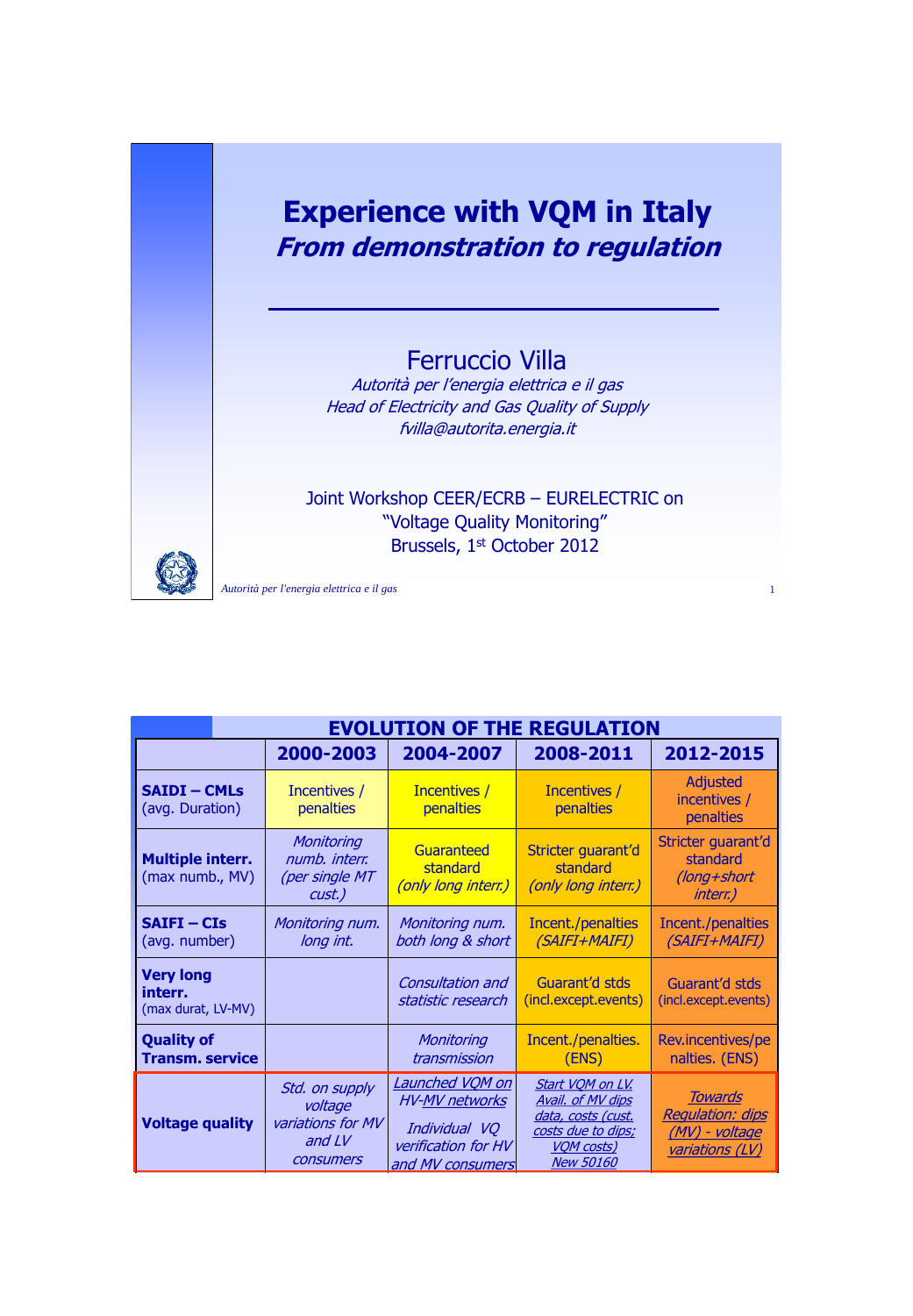# **VOLTAGE QUALITY REGULATORY FRAMEWORK**

- 2000: introduced a std. (overall until 2003, now guaranteed) on the verification of supply voltage variations under request of MV or LV consumers
- 2004: introduced the individual measurement of voltage quality, according to EN 50160 and EN 61000-4-30, for HV and MV consumers and self-producers
- 2004: introduced quality contracts (individual measurements can be used to draw up quality contracts with DSOs/suppliers (discipline under review)
- 2004/2005, HV: launched a VQ monitoring campaign on HV networks (MONIQUE project, around 165 monitored points)
- <sup>2005</sup>, MV: launched the VQ monitoring campaign on MV networks (QUEEN project - 400 fixed MV busbars of HV/MV substations (10%) representing statistically the overall Italian MV network)
- 2006, LV: requested the capability for smart meters to record supply voltage variations according to EN 50160
- 2009, LV: requested to major DSOs a measurement campaign of supply voltage variations through a sample of smart meters (repres. statist. the LV net.)
- **Autority 2011, MV and LV: new dispositions for the period 2012-2015**

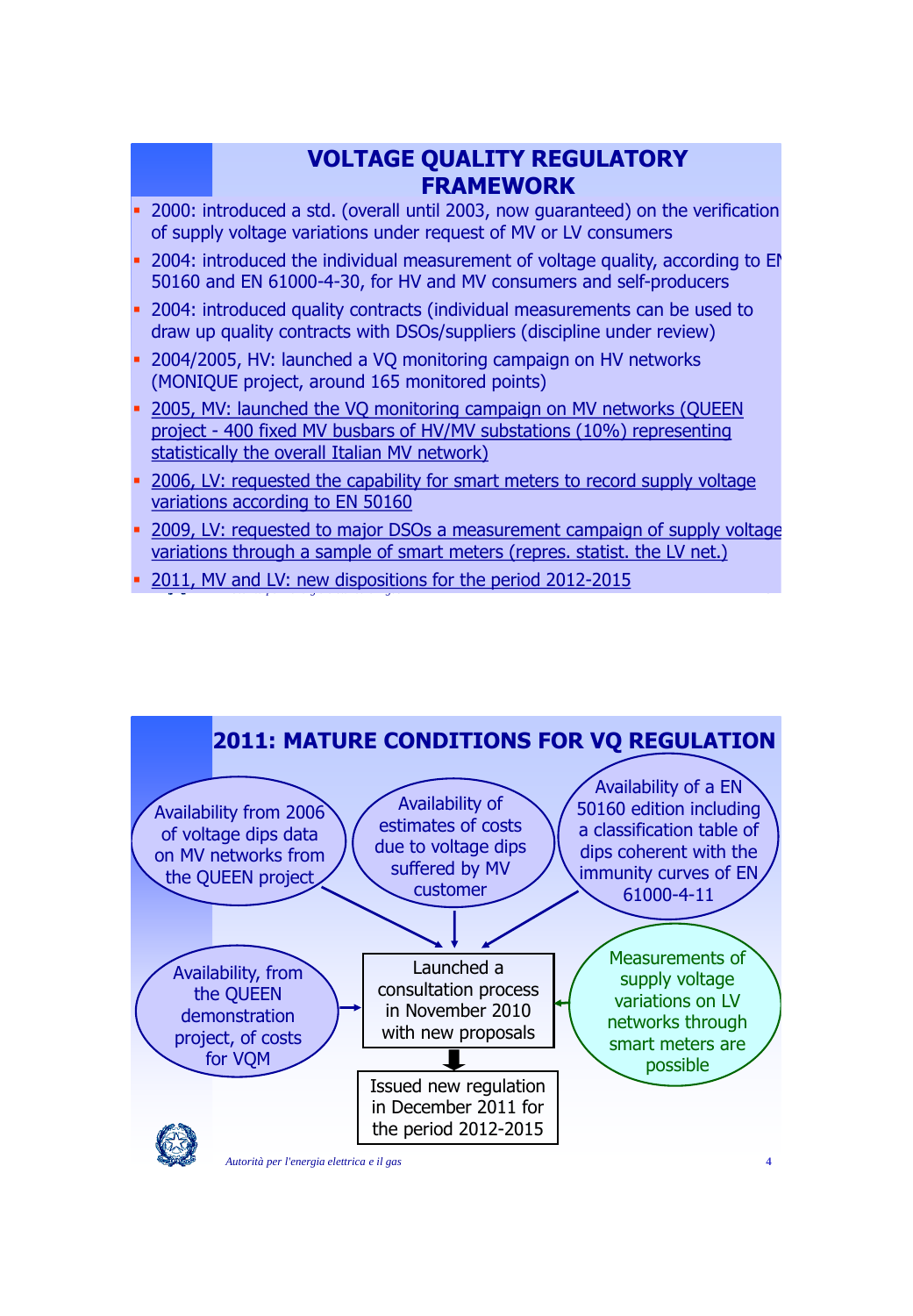# **2012-2015: MONITORING AND RECORDING OF VOLTAGE DIPS**

Obligation for each DSO to equip 100% of MV busbars of HV/MV substations with VQM devices compliant with EN 61000- 4-30 within 31st December 2014

For each MV busbar DSOs shall record:

- $\triangleright$  For each voltage dip:
	- **•** progressive number (in the year)
	- **·** involved phases
	- beginning instant (date; hh:mm:ss:centiss)
	- **duration (date; hh:mm:ss:centiSS)**
	- **•** residual voltage
	- origin (HV or MV)



*Autorità per l'energia elettrica e il gas* **5**

| > Summary of recorded dips in a year, separately for origin (HV<br>or MV):<br>• number of dips according to the classification table of EN<br>50160 with chromatic evidence of the immunity curves<br>class 2 and 3 (EN 61000-4-11 and EN 61000-4-34)<br>• number of dips below the immunity curve class 2<br>• number of dips below the immunity curve class 3<br>Tensione residua u<br>Durata t<br>$\lceil\% \rceil$<br>$\lceil ms \rceil$<br>$10 \le t \le 200$<br>$200 < t \leq 500$<br>$500 < t \leq 1000$<br>$1\,000 < t \leq 5\,000$<br>$5000 < t \leq 60000$<br>$90 > u$ ? 80<br>CELLA <sub>A2</sub><br>CELLA A1<br>CELLA <sub>A3</sub><br><b>CELLA A4</b><br>CELLA A5<br>$80 > u$ ? 70<br><b>CELLA B2</b><br>CELLA <sub>B3</sub><br>CELLA <sub>B4</sub><br><b>CELLA B1</b><br>CELLA <sub>B5</sub><br>$70 > u$ ? 40<br><b>CELLA C1</b><br>CELLA C <sub>2</sub><br>CELLA <sub>C3</sub><br><b>CELLA C4</b><br><b>CELLA C5</b><br>$40 > u$ ? 5<br><b>CELLA D1</b><br>CELLA D <sub>2</sub><br>CELLA D <sub>3</sub><br><b>CELLAD4</b><br>CELLA D5<br><b>CELLA X1</b><br><b>CELLA X2</b><br>CELLA X3<br><b>CELLA X4</b><br>CELLA <sub>X5</sub><br>5 > u | <b>2012-2015: MONITORING AND RECORDING OF</b><br><b>VOLTAGE DIPS</b> |  |  |  |  |  |  |  |  |
|-----------------------------------------------------------------------------------------------------------------------------------------------------------------------------------------------------------------------------------------------------------------------------------------------------------------------------------------------------------------------------------------------------------------------------------------------------------------------------------------------------------------------------------------------------------------------------------------------------------------------------------------------------------------------------------------------------------------------------------------------------------------------------------------------------------------------------------------------------------------------------------------------------------------------------------------------------------------------------------------------------------------------------------------------------------------------------------------------------------------------------------------------------------|----------------------------------------------------------------------|--|--|--|--|--|--|--|--|
|                                                                                                                                                                                                                                                                                                                                                                                                                                                                                                                                                                                                                                                                                                                                                                                                                                                                                                                                                                                                                                                                                                                                                           |                                                                      |  |  |  |  |  |  |  |  |
|                                                                                                                                                                                                                                                                                                                                                                                                                                                                                                                                                                                                                                                                                                                                                                                                                                                                                                                                                                                                                                                                                                                                                           |                                                                      |  |  |  |  |  |  |  |  |
|                                                                                                                                                                                                                                                                                                                                                                                                                                                                                                                                                                                                                                                                                                                                                                                                                                                                                                                                                                                                                                                                                                                                                           |                                                                      |  |  |  |  |  |  |  |  |
|                                                                                                                                                                                                                                                                                                                                                                                                                                                                                                                                                                                                                                                                                                                                                                                                                                                                                                                                                                                                                                                                                                                                                           |                                                                      |  |  |  |  |  |  |  |  |
|                                                                                                                                                                                                                                                                                                                                                                                                                                                                                                                                                                                                                                                                                                                                                                                                                                                                                                                                                                                                                                                                                                                                                           |                                                                      |  |  |  |  |  |  |  |  |
|                                                                                                                                                                                                                                                                                                                                                                                                                                                                                                                                                                                                                                                                                                                                                                                                                                                                                                                                                                                                                                                                                                                                                           |                                                                      |  |  |  |  |  |  |  |  |
|                                                                                                                                                                                                                                                                                                                                                                                                                                                                                                                                                                                                                                                                                                                                                                                                                                                                                                                                                                                                                                                                                                                                                           |                                                                      |  |  |  |  |  |  |  |  |
|                                                                                                                                                                                                                                                                                                                                                                                                                                                                                                                                                                                                                                                                                                                                                                                                                                                                                                                                                                                                                                                                                                                                                           |                                                                      |  |  |  |  |  |  |  |  |
|                                                                                                                                                                                                                                                                                                                                                                                                                                                                                                                                                                                                                                                                                                                                                                                                                                                                                                                                                                                                                                                                                                                                                           |                                                                      |  |  |  |  |  |  |  |  |



Separation of responsabilities for voltage dips  $\rightarrow$  (awareness)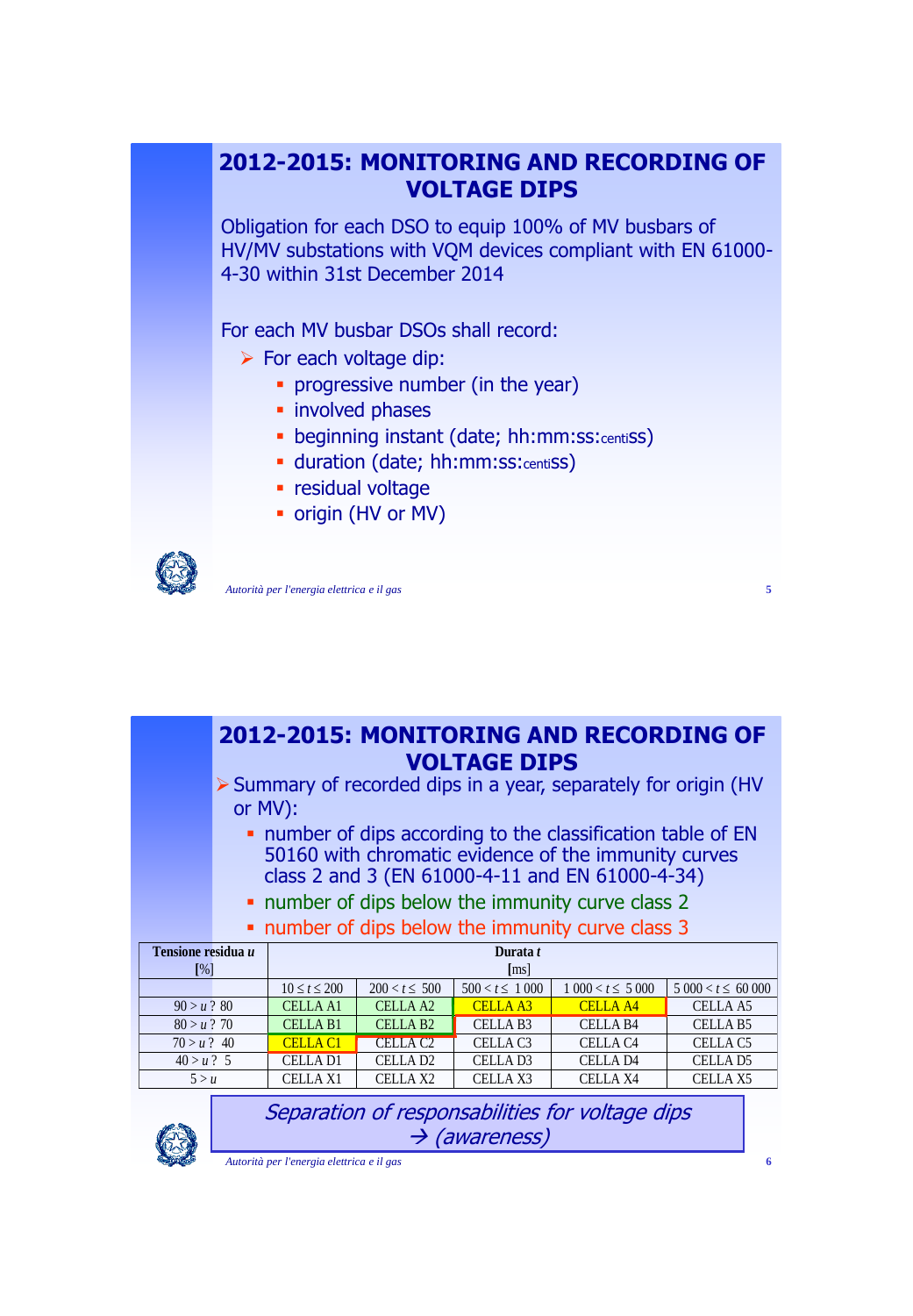



*Autorità per l'energia elettrica e il gas* **7**

# **2012-2015: REPORTING VOLTAGE DIPS DATA TO THE AUTHORITY**

- 1. Each DSO shall allow the Autorità to access its VQ data in a "super-user" way (DSOs must make available dips data in a unique and common data format - specified in July 2012 by an ad-hoc working group)
- 2. DSOs shall report voltage dips data to the Autorità according to future dispositions by the Autorità

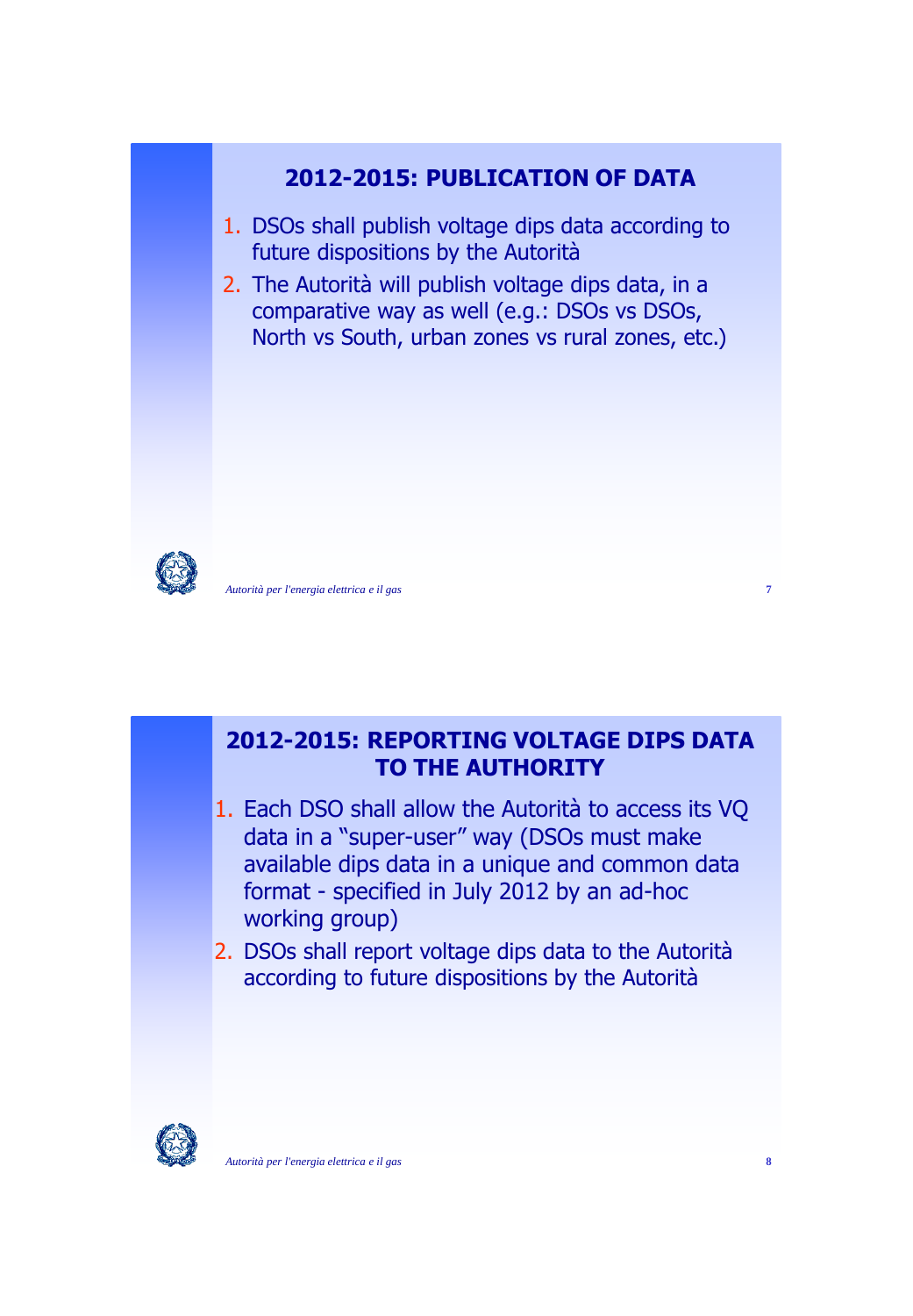# **2012-2015: REPORTING VOLTAGE DIPS DATA TO MV USERS**

- 1. Voltage dips data shall be reported yearly to MV users according to the recording rules previously presented (see slide no. 5 and 6) once the VQM device on the MV busbar feeding the user is commissioned
- 2. Historical (expected) levels of voltage dips data shall be reported to MV users requesting new connections or re-activations of existing connections, according to future dispositions by the Autorità



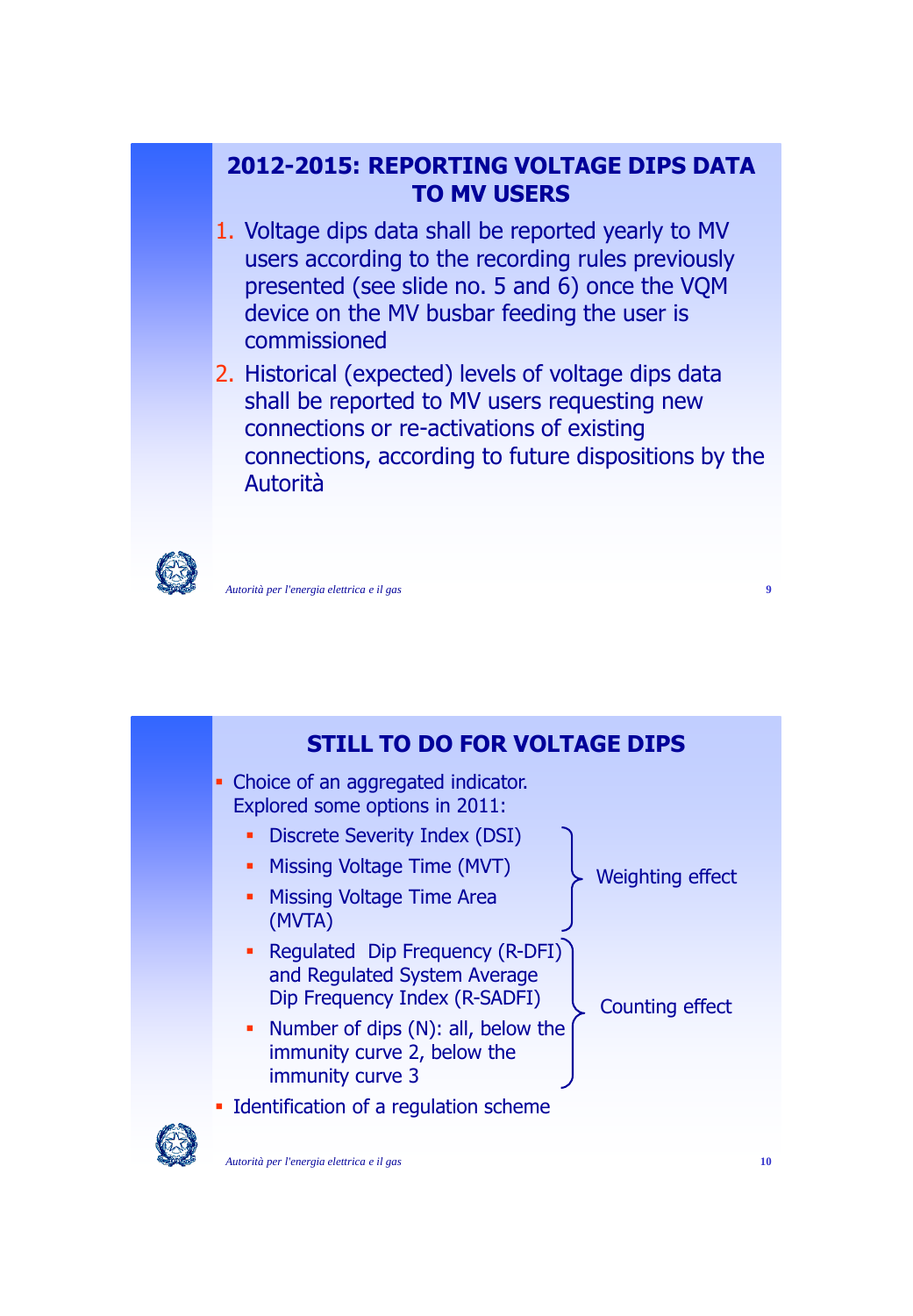

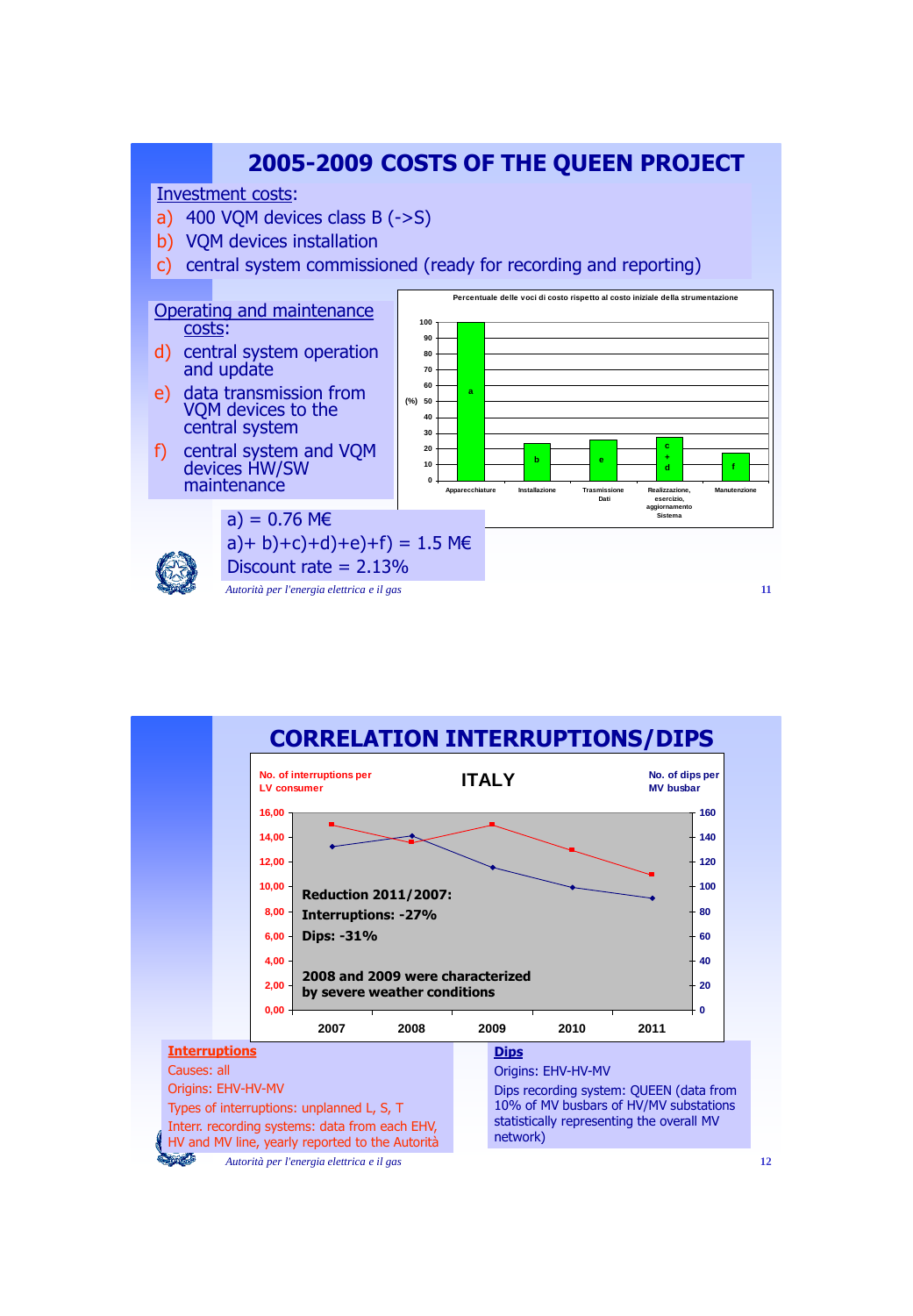# **LV: FOCUS ON VOLTAGE VARIATIONS**

Data from the measurement campaign of supply voltage variations (1 week in middle January 2010) on LV networks through a **sample of smart meters** are available from major **DSOs** 

Collected data from 55452 smart meters

Some bad data discarded

Analysis done by Politecnico di Milano based on data from 40304 smart meters



2.07% of non compliancy: 2.79% in urban zones, 1.84% in sub-urban zones, 1.85% in rural zones



*Autorità per l'energia elettrica e il gas* **13** Normally in one year around 0.005% of LV consumers request the individual verification of supply voltage variations

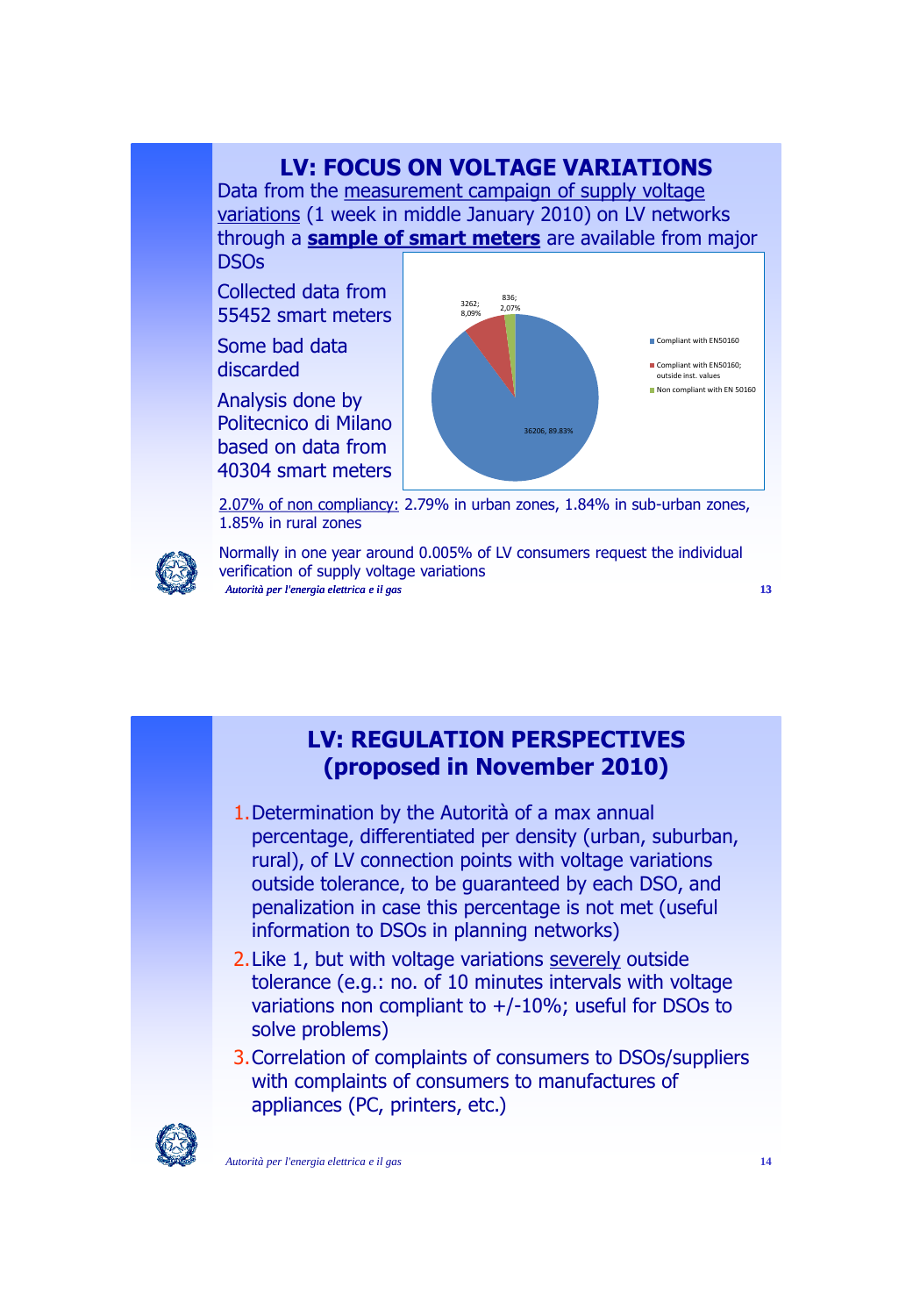



For further information: www.autorita.energia.it

Ferruccio Villa - fvilla@autorita.energia.it

This presentation is not an official document of the "Autorità per l'energia elettrica e il gas"

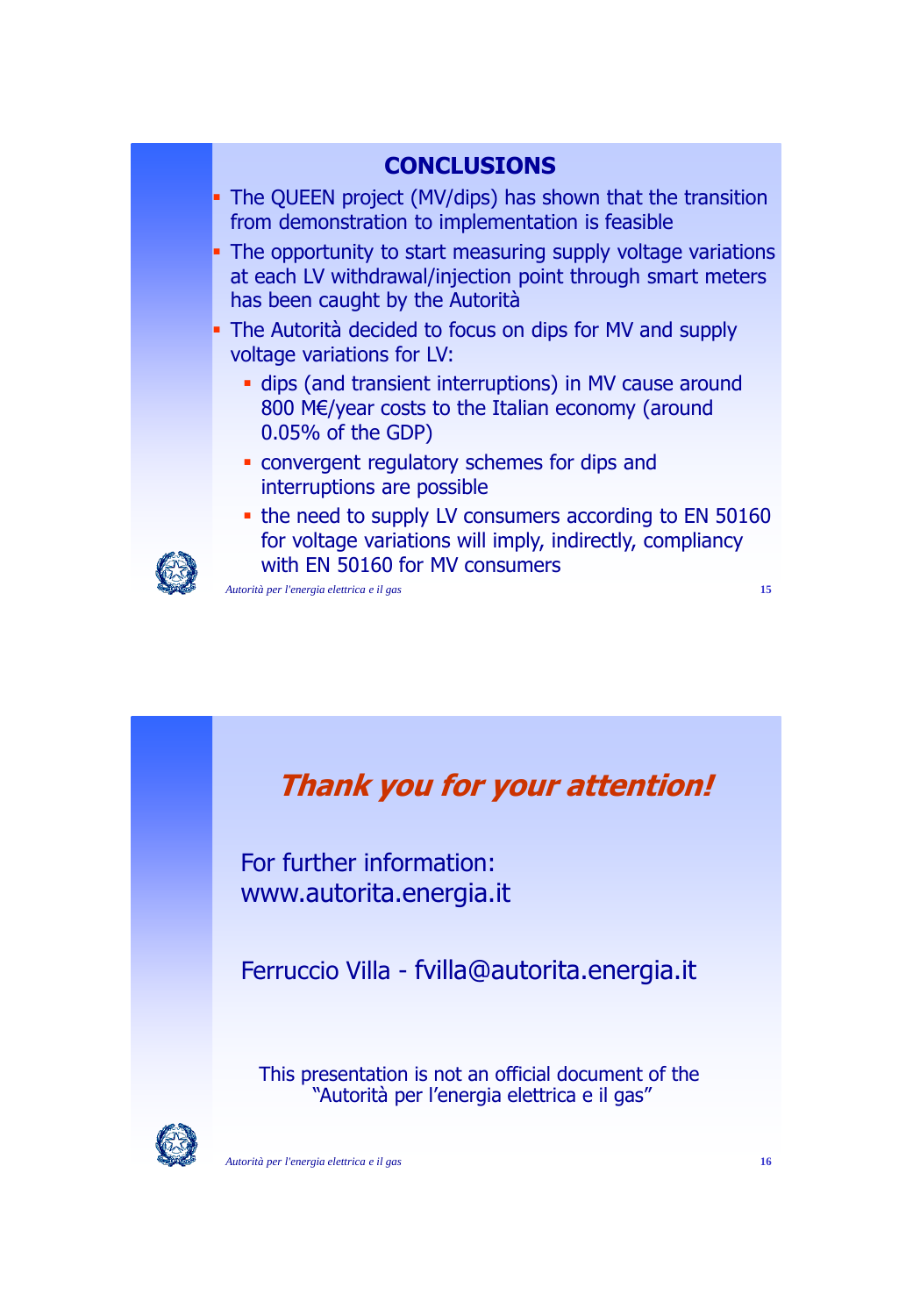### **QUENN project 52 weeks: 3 January 2011 - 1 January 2012 353 MV busbar of HV/MV substations Average no. of dips per MV busbar**

|                |      | Durata buchi  |                                                           |     |     |     |  |
|----------------|------|---------------|-----------------------------------------------------------|-----|-----|-----|--|
|                |      | $20 - 200$ ms | $200 - 500$ ms<br>$500 - 1000$ ms<br>$1 - 5 = 5 - 60 = 1$ |     |     |     |  |
|                | 8090 | 31.4          | 7.9                                                       | 1.6 | 1,3 | 0.5 |  |
|                | 7080 | 13.3          | 3.7                                                       | 0,5 | 0.2 | 0,0 |  |
| T. residua [%] | 4070 | 17.5          | 5.0                                                       | 0,3 | 0.1 | 0,0 |  |
|                | 540  | 5.9           | 1.5                                                       | 0.2 | 0.0 | 0,0 |  |
|                | 15   | 0,0           | 0.0                                                       | 0,0 | 0.0 | 0,0 |  |

# **http://queen.erse-web.it/**



*Autorità per l'energia elettrica e il gas* **17**

#### **NO OF VQM DEVICES (AdM) PER REGION AND REGIONAL AND NATIONAL AVERAGE VALUES OF THE AGGREGATED VOLTAGE DIPS INDICATORS PROPOSED IN 2011 (YEAR 2009)**

| <b>Regione</b> | AdM            | N      | N2a    | N3 <sub>b</sub> | $DSI_2a$ | $DSI_3b$ MVT |       | MVT <sub>2</sub> |       | MVT3 MVTA_2 | MVTA_3 |
|----------------|----------------|--------|--------|-----------------|----------|--------------|-------|------------------|-------|-------------|--------|
| Emilia R.      | 23             | 36,94  | 12,97  | 3,71            | 36,41    | 19,58        | 1,18  | 0.79             | 0.46  | 1,53        | 1,35   |
| Lombardia      | 65             | 43,94  | 15,98  | 4,93            | 43,33    | 23,02        | 1,50  | 1,06             | 0.55  | 1,26        | 1.03   |
| Trentino A.A.  | 12             | 56,21  | 20,17  | 9,66            | 62,85    | 35,55        | 2,29  | 1,45             | 0.92  | 3,71        | 1,29   |
| Piemonte       | 34             | 66,50  | 21,95  | 8,48            | 65,34    | 35,81        | 2,56  | 1,62             | 0.94  | 3,43        | 2,40   |
| Toscana        | 28             | 63,21  | 24,10  | 8,49            | 66,96    | 36,22        | 2,41  | 1,61             | 0.89  | 1,85        | 1,51   |
| Sardegna       | 14             | 80,58  | 24,46  | 6,55            | 70,07    | 39,16        | 2,68  | 1,52             | 0.69  | 2,37        | 1,44   |
| Veneto         | 31             | 65,63  | 30,00  | 10,81           | 72,13    | 39,37        | 2,91  | 2,29             | 1,24  | 3,59        | 3,05   |
| Valle d'Aosta  | $\overline{4}$ | 59,23  | 32,31  | 8,46            | 70,57    | 39,51        | 2,76  | 1,99             | 0,89  | 3,85        | 1,54   |
| Umbria         | 6              | 100,51 | 32,88  | 6,78            | 92,87    | 56,08        | 4,48  | 2,40             | 1,02  | 3,90        | 3,56   |
| Marche         | 18             | 91,71  | 33,31  | 10,06           | 86,59    | 49,82        | 3,53  | 2,31             | 1,11  | 2,86        | 2,40   |
| Molise         | 4              | 113,00 | 42,50  | 13,50           | 98,84    | 64,23        | 5,26  | 2,97             | 1,59  | 4,00        | 3,50   |
| Lazio          | 28             | 115,09 | 43,02  | 13,74           | 116,87   | 65,16        | 4,60  | 3,11             | 1,65  | 4,45        | 3,25   |
| Liguria        | 14             | 117,93 | 44,50  | 11,86           | 113,90   | 61,73        | 4,18  | 2,94             | 1,54  | 4,93        | 4,71   |
| Friuli V.G.    | 13             | 94,52  | 45,38  | 22,80           | 122,16   | 67,95        | 4,28  | 3,06             | 2,02  | 4,62        | 3,98   |
| Abruzzo        | 11             | 117,25 | 50,55  | 20,46           | 131,97   | 77,62        | 6,06  | 4,01             | 2,45  | 8,17        | 5,50   |
| Puglia         | 21             | 140,00 | 61,14  | 24,48           | 150,18   | 87,60        | 6,63  | 4,98             | 3,09  | 12,14       | 10,75  |
| Basilicata     | 8              | 223,25 | 99,63  | 35,00           | 276,63   | 156,76       | 15,78 | 12,25            | 7,55  | 44,63       | 10,38  |
| Campania       | 29             | 244,62 | 111,64 | 40,63           | 273,13   | 162,12       | 13,76 | 10,19            | 5,91  | 25,63       | 15,24  |
| Calabria       | 13             | 305,55 | 125,39 | 50,94           | 329,45   | 205,15       | 17,75 | 11,81            | 7,06  | 33,67       | 16,56  |
| Sicilia        | 24             | 342,27 | 195,82 | 88,59           | 441,52   | 267,02       | 22,22 | 17,78            | 11,67 | 42,68       | 31,41  |
| Media Italia   | 400            | 114,45 | 49,63  | 18,81           | 125,72   | 72,86        | 5,71  | 4,13             | 2,45  | 13,62       | 10,36  |



*Autorità per l'energia elettrica e il gas* **18 N2a, DSI\_2a, MVT2, MVTA\_2: with reference to the immunity curve class 2 N3b, DSI\_3b, MVT3, MVTA\_3: with reference to the immunity curve class 3**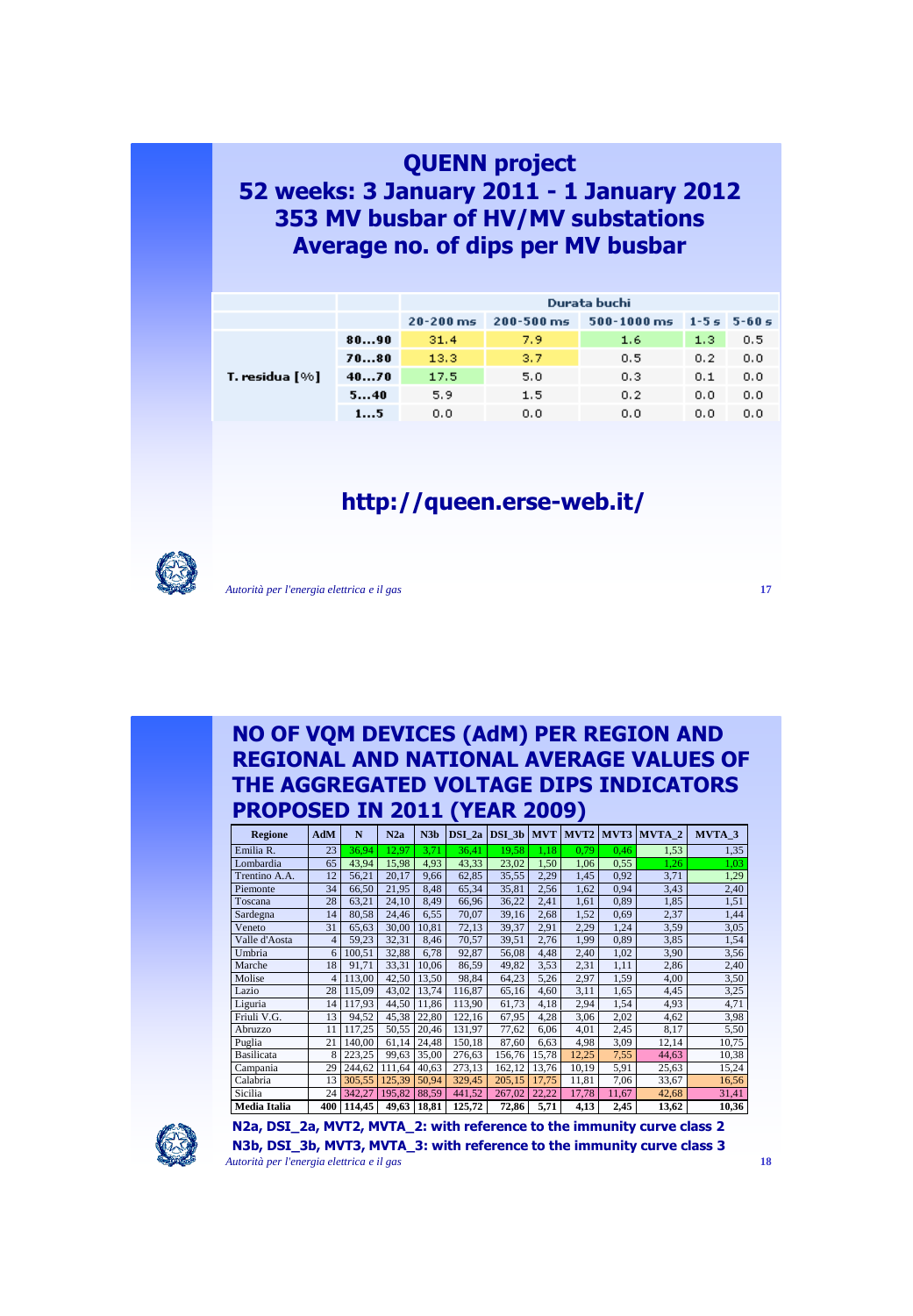### **ESTIMATES OF MV CUSTOMER COSTS DUE TO DIPS AND TRANSIENT INTERRUPTIONS**

| $E/KW$ -event                        | Entire sample (sub-sample) |          |                |  |  |
|--------------------------------------|----------------------------|----------|----------------|--|--|
|                                      | Median                     | Mean     | Interval       |  |  |
| All sectors                          | 0.8(1.1)                   | 2.9(3.4) | $0(0.1) - 31$  |  |  |
| <b>Per NACE codes</b>                |                            |          |                |  |  |
| $DA - Food products$                 | 0.6                        | 6.1      | $0.2 - 31$     |  |  |
| $DB - Textiles$                      | 3.3                        | 3.3      | 3.3            |  |  |
| $DE - Paper$                         | 0.8(0.9)                   | 0.9(1.0) | $0.1 - 2.3$    |  |  |
| $DF - Refined$ petroleum products    | 13.7                       | 13.7     | 13.7           |  |  |
| $DG$ – Chemicals and man-made fibres | 0.6(0.7)                   | 0.5(0.7) | $0(0.6)-0.8$   |  |  |
| $DH - Plastic$ products              | 1.9                        | 2.3      | $0.1 - 4.3$    |  |  |
| $DI - Glass$ and ceramic products    | 0.8                        | 0.9      | $0.1 - 2.4$    |  |  |
| $DJ$ – Metals products               | 1.1(5.1)                   | 3.4(5.1) | $0(1.1) - 9.0$ |  |  |
| $DL$ – Electrical equipment          | 9.6                        | 10.9     | $0.1 - 23.1$   |  |  |
| $DM - Auto$ and auto components      | 3.0                        | 3.0      | $0.7 - 5.2$    |  |  |

#### **Direct costs per event (process halt) per kW**

Source: study carried out by Politecnico di Milano in 2006



*Autorità per l'energia elettrica e il gas* **19**

#### **TOTAL ANNUAL COSTS FOR THE ITALIAN ECONOMY DUE TO DIPS AND TRANSIENT INTERRUPTIONS ON MV NETWORKS**

• Annual direct costs for the Italian economy

| [Mln $\epsilon$ /year] | <b>Annual direct costs</b> |                 |  |  |
|------------------------|----------------------------|-----------------|--|--|
|                        | (Min-Max)<br>(Median)      |                 |  |  |
| OSS.                   | 276.4                      | $260.2 - 305.9$ |  |  |
| USS                    | 325.8                      |                 |  |  |
| $OSS + USS$            |                            | $586.0 - 631.6$ |  |  |

- Annual indirect costs for the Italian economy: 203.2 Million €/year
- Total annual costs for the Italian economy

| [Mln $\epsilon$ /year]                    | <b>Annual total costs</b> |                 |  |
|-------------------------------------------|---------------------------|-----------------|--|
|                                           | $(Min-Max)$<br>(Median)   |                 |  |
| Direct costs OSS + Indirect costs         | 479.6                     | $463.4 - 508.9$ |  |
| Direct costs OSS and USS + Indirect costs | 805.4                     | $789.2 - 834.7$ |  |



Source: study carried out by Politecnico di Milano in 2006